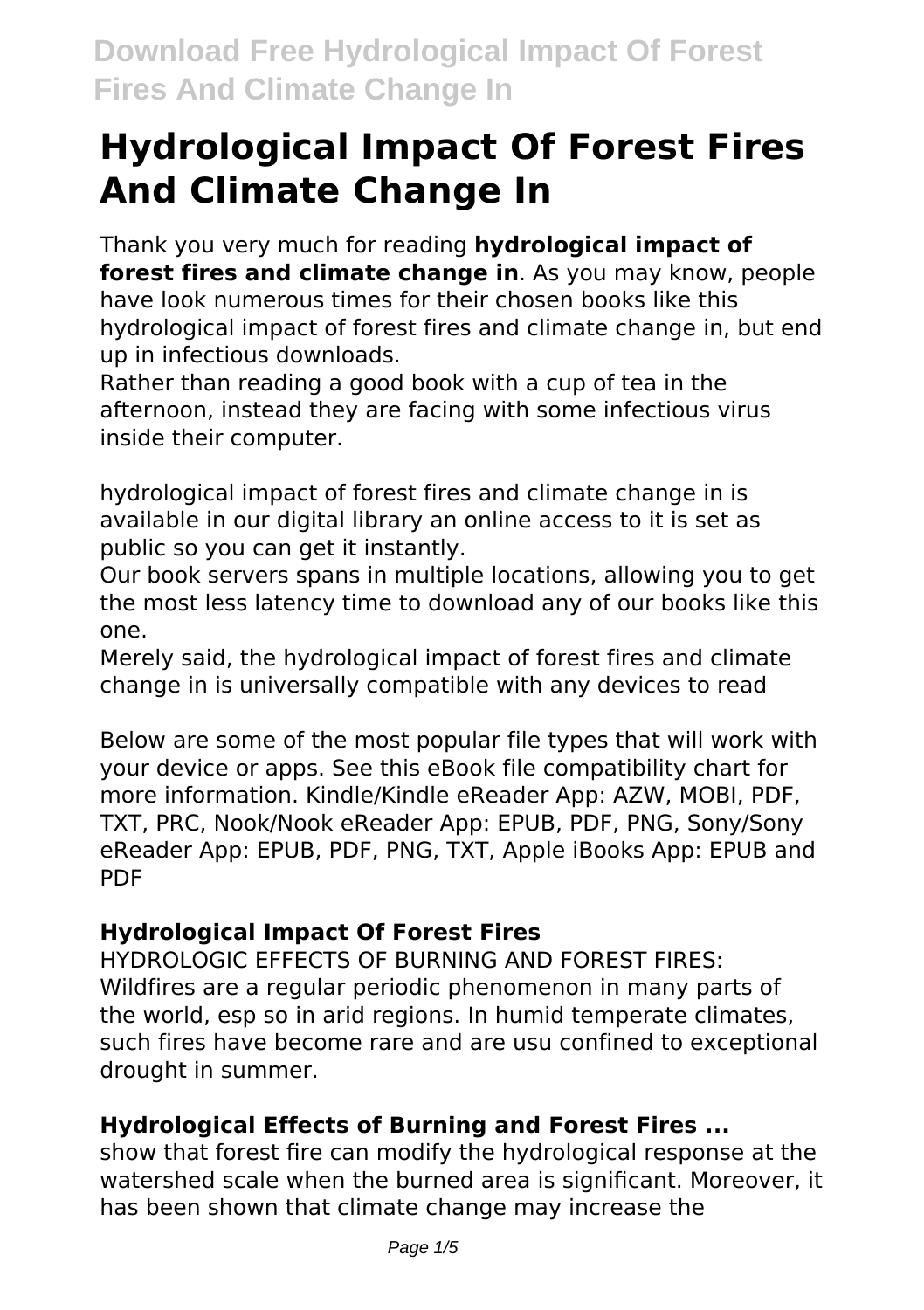occurrence of both hazards, and hence, more frequent severe flash floods may appear. Keywords Forest fire Climate change Hydrological impacts Risk assessment

## **Hydrological impact of forest fires and climate change in ...**

The results show that forest fire can modify the hydrological response at the watershed scale when the burned area is significant. Moreover, it has been shown that climate change may increase the occurrence of both hazards, and hence, more frequent severe flash floods may appear.

### **Hydrological impact of forest fires and climate change in ...**

The results show that forest fire can modify the hydrological response at the watershed scale when the burned area is significant. Moreover, it has been shown that climate change may increase the...

# **(PDF) Hydrological impact of forest fires and climate ...**

Based on post-fire experience, the consequences on the hydrological behaviour for a burnt basin have been established: (i) a 70% increase of the runoff ratio, (ii) a 60% decrease of characteristic time of the hydrograph, (iii) a 100% increase of the peak discharge.

#### **Hydrological impact of forest fires and climate change in ...**

Forest fire can modify and accelerate the hydrological response of Mediterranean basins submitted to intense rainfall: during the years following a fire, the effects on the hydrological response may be similar to those produced by the growth of impervious areas. Moreover, climate change and

# **Hydrological impact of forest fires and climate change in ...**

The most noticeable impact of wildfires is stormwater runoff. After the loss of vegetation, the ground's soil becomes hydrophobic and prevents the absorption of water. This inability to absorb water promotes the transportation of debris and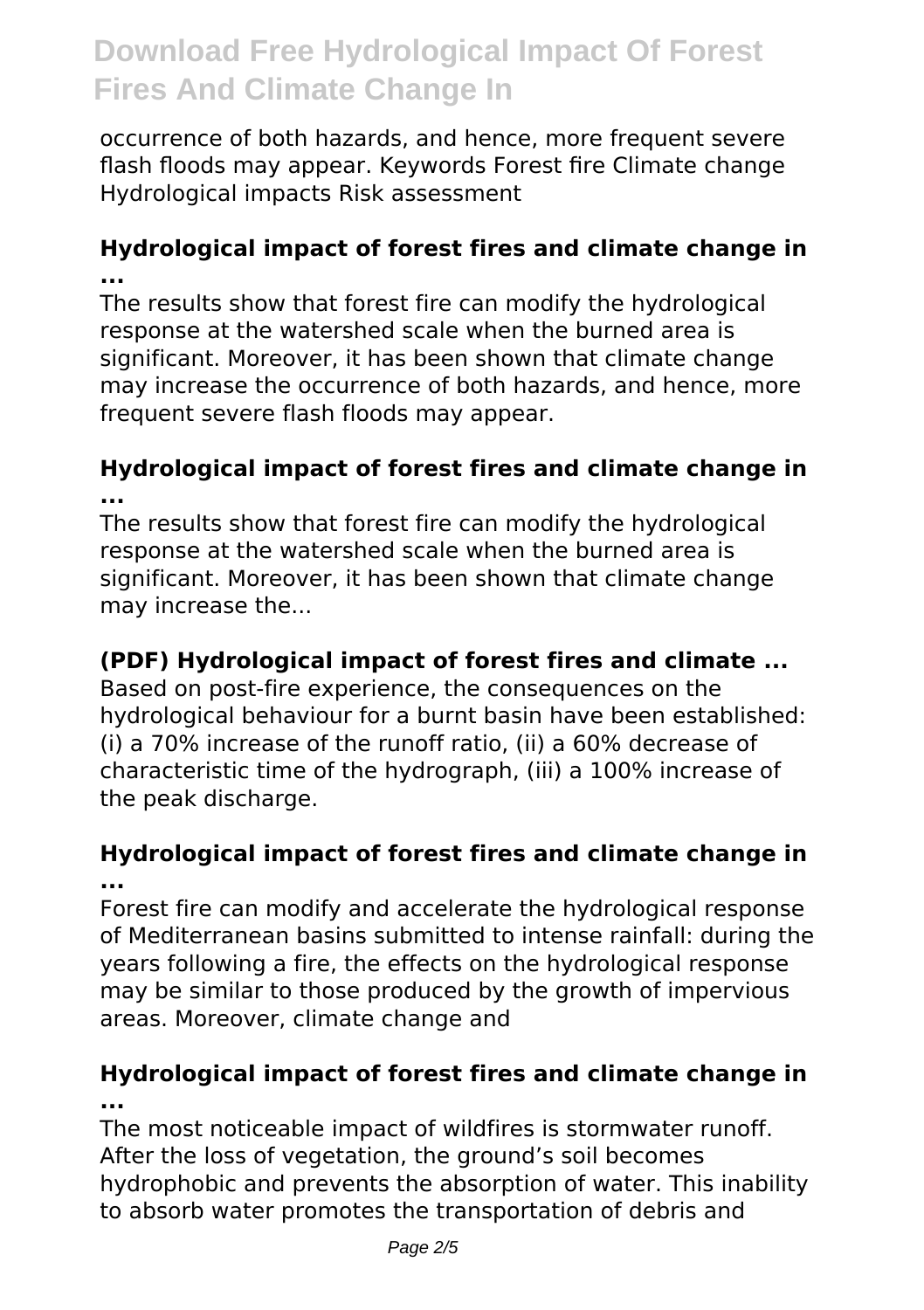sediment into larger bodies of water, further polluting valuable and essential resources.

#### **The Environmental Impact of Forest Fires - Untamed Science**

Forest fires can also affect hydrological processes indirectly, altering the hydraulic properties of the soil. The period needed for the hydrological process recovery is greatly dependent on the rate of vegetation recovery. In dry areas, water shortages can seriously limit this rate.

#### **Modelling forest fires hydrological impact using spatio ...**

Effects of Fire. Destructive fires that remove large amounts of organic matter in a forest cause loss of nutrients from the soil as the detrital cover (i.e., dead and decaying materials on the forest floor) and upper soil layers are burned and eroded. Moreover, fires can adversely affect the quality of streams and lakes in the burned region as well as tributary watersheds downstream.

#### **Forest Hydrology - building, effects, important, types ...**

Check the DNR Burn Risk Map for current fire danger in your county. Use our recreation map and click through to site-specific information on campgrounds or recreation sites closed due to wildfires. The cause of a fire being investigated by DNR may be available quickly, or may take several months, depending on complexity.

#### **Information on Wildfires | WA - DNR**

Comparing acres burned in wildfires to weather and tree harvest data, there appears to be little link to climate—but a big connection to the growing forest fuel load, especially on government ...

#### **Wildfires Caused By Bad Environmental Policy Are Causing ...**

Fire is one of the most important determining factors in the evolution of Mediterranean ecosystems. Its effects on soil are plural and diverse, acting on structure, chemical and physical properties, biota etc. Among them, the induced variations on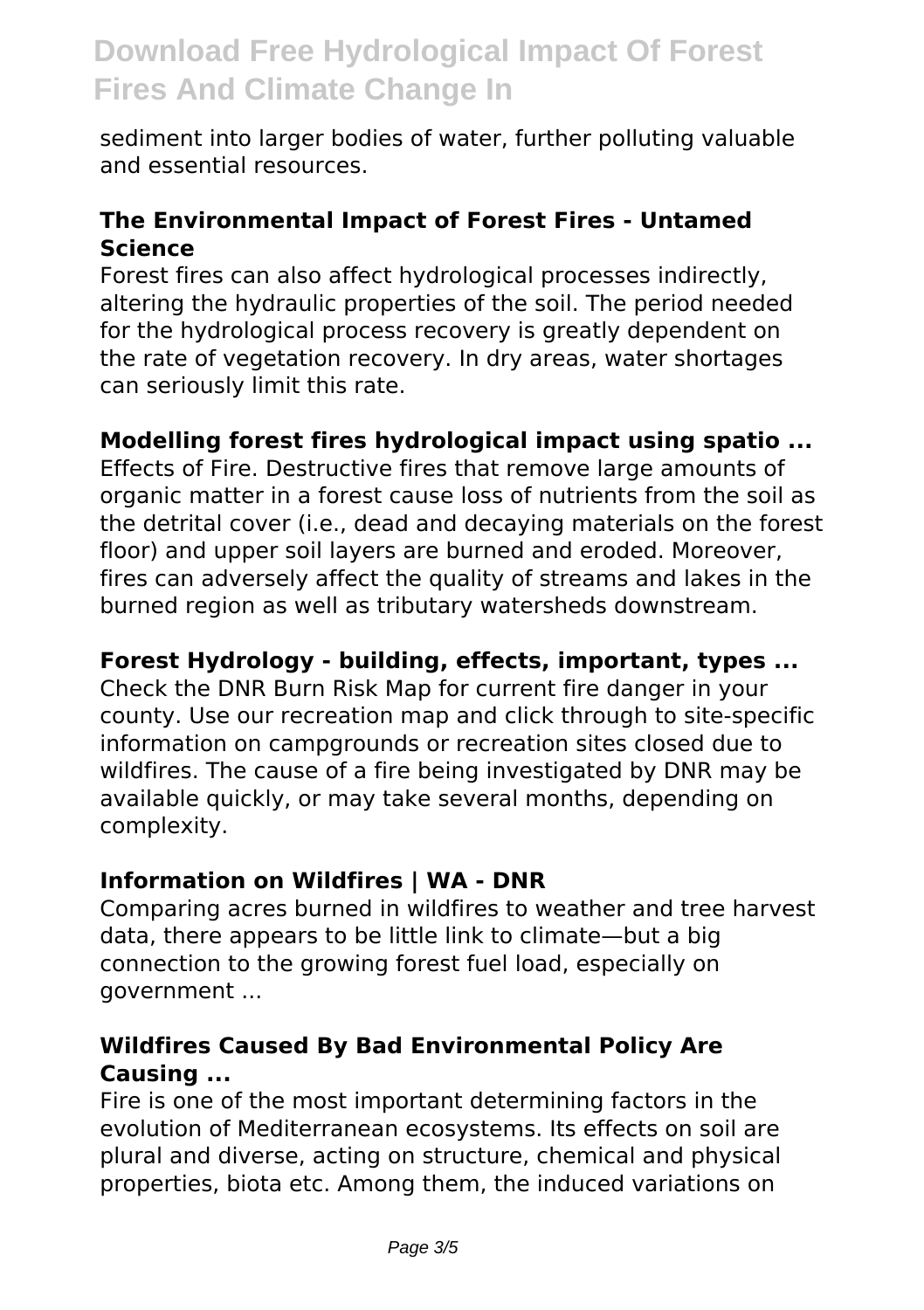### **(PDF) IMPACT OF FOREST FIRES ON HYDROLOGICAL PROPERTIES OF ...**

Progress 09/20/01 to 09/30/04 Outputs The purpose of the project was to understand the hydrologic responses of Southwest watersheds after wildfires and/or forest fuel reducing treatments. The specific objectives of the study are: (1) to analyze the impacts of forest fires and vegetation management to reduce fire hazards on water yield, peak flow, and flood hazard, and (2) to determine the ...

## **Hydrological Impacts of Forest Fire - NORTHERN ARIZONA ...**

Wildfire affects many facets of the source-water delivery system, ranging from immediate effects during a fire to long-term alteration of watersheds. During a fire, interruption of electrical power and access to water treatment plants, ambient waterquality monitoring equipment, and stream diversion and monitoring locations are common.

### **Water Quality After Wildfire - USGS**

Hydrologic Effects of Fire Record-breaking fires in recent years and projected increases in high- severity wildfires in the western United States (Fried et al., 2004; Westerling et al., 2006) have contributed to increased interest in how fire in forested systems affects water (Neary et al., 2005a).

# **Hydrologic Effects of a Changing Forest Landscape**

Fire is quite a common natural phenomenon closely related to forest hydrology in forest ecosystem. The influence of fire on water is indirectly manifested in that the post fire changes of vegetation, ground cover, soil and environment affect water cycle, water quality and aquatic lives. The effect varies depending upon fire severity and frequency.

# **Effects of fire disturbance on forest hydrology | SpringerLink**

President Donald Trump called for improved forest management amid wildfires burning through the western United States during a visit to California on Monday, while Gov. Gavin Newsom cited climate ...